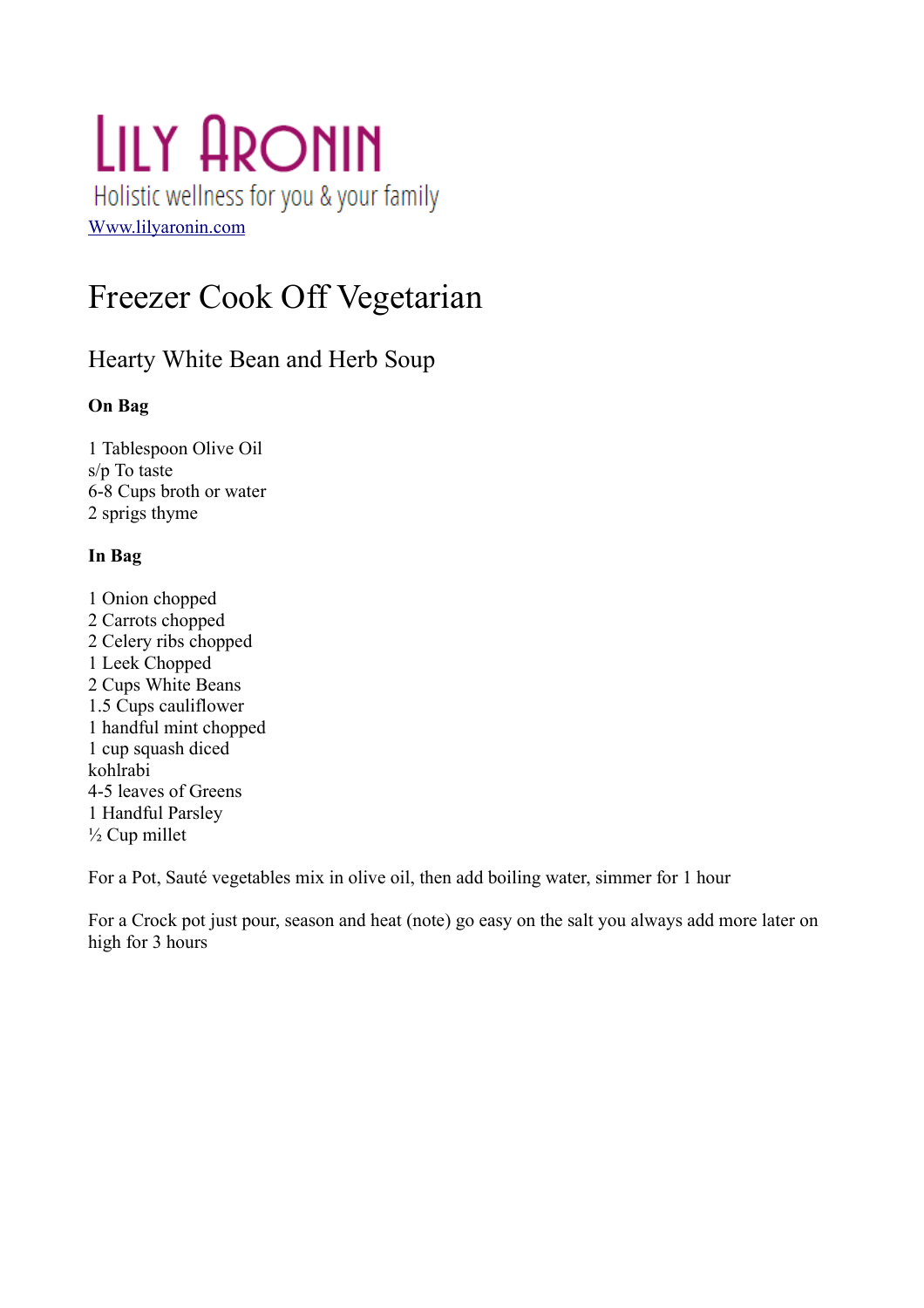## Minestrone

**On bag** 2 Tbsp Olive Oil 10-12 cups water or stock s/p to taste 1 T each dried basil, oregano and rosemary, thyme 1 can crushed tomatoes 1 cup whole wheat pasta

## **In Bag**

2 onion diced 5 carrots kohlrabi 2 stalks celery 1 zucchini 1/3 cabbage 2 Cups chick peas 4 Green leaves handful chopped fresh parsley

For a Pot, Sauté vegetables, bring to a boil then Simmer for 1.5 hour

For a Crock pot just pour, season and heat (note) go easy on the salt you always add more later on high for 3 hours

## Mushroom Lentil Stew

## **On a Bag**

1 T cumin 1 T oregano 2 tbsp olive oil 10 Cups Water or Stock thyme

## **In a Bag**

1 Pint Mushrooms 1 onion  $\frac{3}{4}$  cup barley 2 carrots 2 Cups Lentils ½ Cup buckwheat parsley

For a Pot, Sauté vegetables, bring to a boil then Simmer for 1.5 hour

For a Crock pot just pour, season and heat (note) go easy on the salt you always add more later on Low for 3 hours